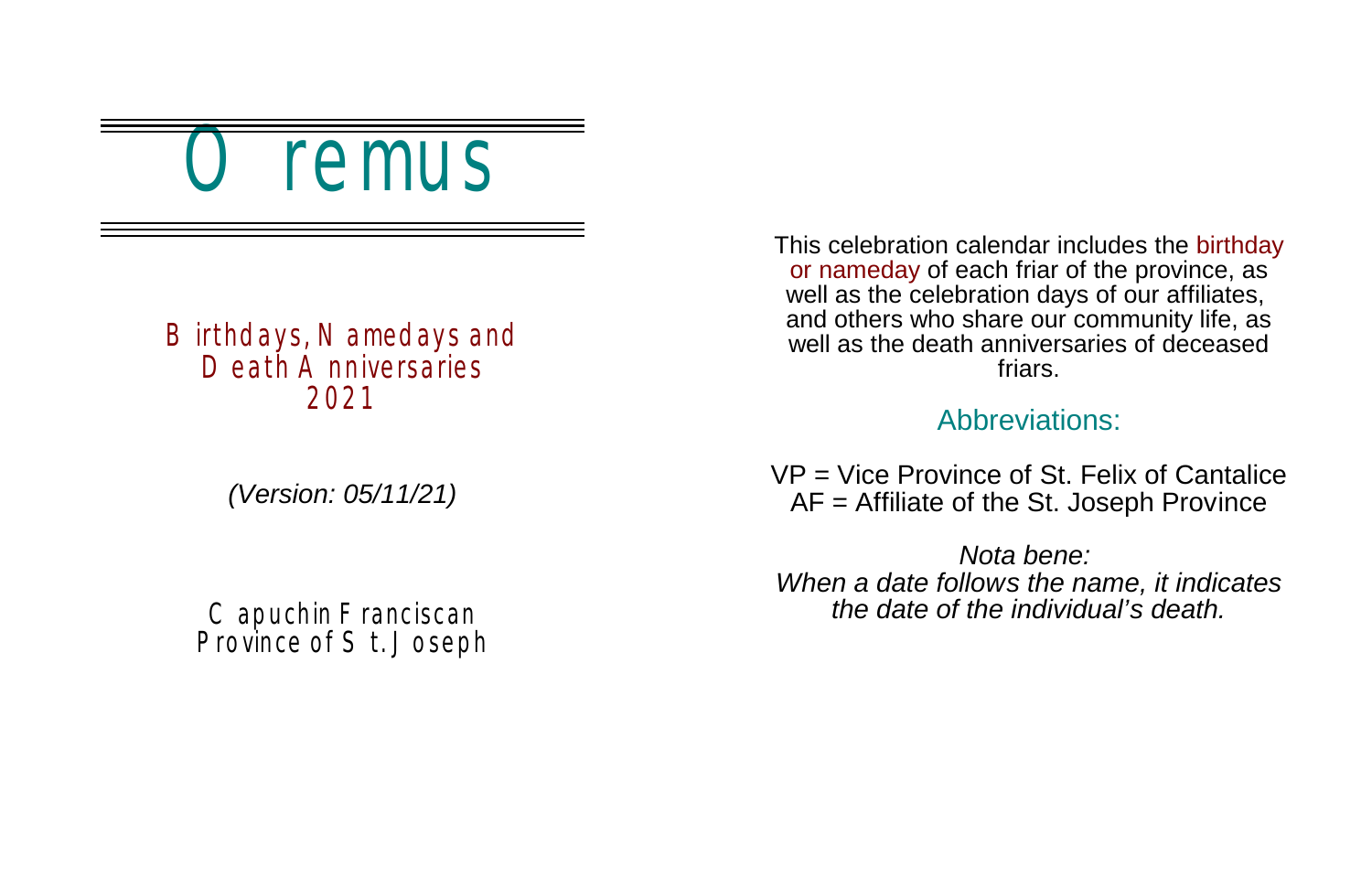| 11<br>Carl Schaefer (B)<br>Gall Heckmann (1914)            |
|------------------------------------------------------------|
| Roman Ament (1984)                                         |
| Thomas Huppert (1898)<br>12                                |
| Wendelin Scherer (1941)                                    |
| 13<br>Valery Pearce (1980)                                 |
| 14<br>. J. Jacoby [AF] (1990)                              |
| $\ldots$ William Malone [AF] (1965)<br>15                  |
| Augustine Limperich (1909)                                 |
| Gilbert Heuel (1953)                                       |
| 16<br>Michael Drobnicki (2018)<br><b>College</b>           |
| Emil Schneweis (2000)                                      |
| 17<br>Paul Hanisko (B)<br>and a straightful and a straight |
| $\ldots \ldots \ldots$ Aegidius Halsband (1900)<br>18      |
| Roch McManus (1940)                                        |
| 19.<br>Francis Mary Sparacino (2015)                       |
| Carmel Flora (2017)                                        |
| 20<br>. Viola Campeau [AF] (2004)                          |
| 21<br>William Frigo (B)                                    |
| 22<br>Bonaventure Henggeler (1895)                         |
| Thomas Stack [AF] (1946)                                   |
| Ben Markwell (B)<br>23<br>a da da da da da d               |
| Eugene Tuller (2003)                                       |
| Mel Hermanns (2021)<br>$\mathbf{r}$<br>24                  |
| Jerome Henkel (1917)                                       |

# **January**

|   | Leo Petrimoulx (2018)            |
|---|----------------------------------|
|   | Pancratius Spruck (1886)         |
|   | Michael Albers (1931)            |
|   | <b>Accursius Bartruff (1946)</b> |
|   | Mary Merkel [AF] (1953)          |
|   | Baldwin Beyer (1999)             |
|   | 3. John Cyrysostom Nolan (1988)  |
|   | Anselm Zang (1942)               |
|   | Ellis Zimmer (2011)              |
|   | Phillip Casper (1998)            |
|   | David Zywiec (2020)              |
| 6 | Albert Sandor (B)                |
|   | Flavian Blong (1995)             |
|   | Theodore Roemer (1953)           |
|   | Gordon Garske (1987)             |
|   | $\ldots$ Gary Keegstra (B)       |
|   | Lawrence Groeschel (B)           |
|   | Gerald Kessel (B)                |
|   | Betty L'Esteve [AF] (B)          |
|   | Salvator Budnik (1924)           |
|   | Pachomius Gutekunst (1960)       |
|   | Robert Polcyn (2006)             |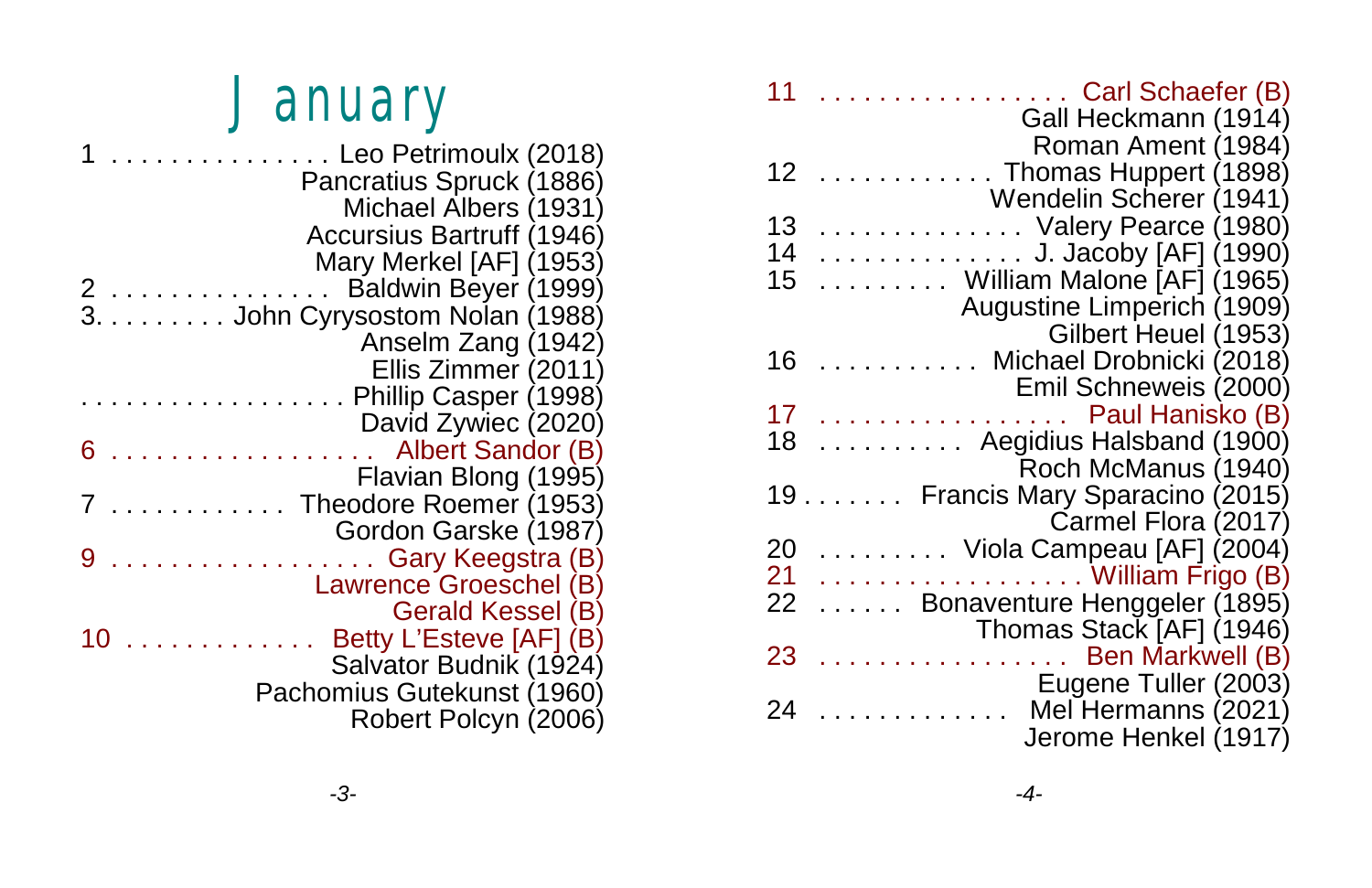| Conrad Hermann (1973)<br>Martin Buechel (1897)<br>3<br>4<br>5<br>Herbert Mathieu (1970)<br>$\ldots \ldots$ . Loran Miller (2015)<br>Martin Schechtl (1935) |
|------------------------------------------------------------------------------------------------------------------------------------------------------------|
| 6<br>Mark Romanowski (B)                                                                                                                                   |
| William Peters (1941)                                                                                                                                      |
| Francis Dlask (1945)                                                                                                                                       |
| . Jerome Higgins (B)<br>Francis May (1903)                                                                                                                 |
| Josaphat Muesig (1951)                                                                                                                                     |
| Mary Ghesquiere [AF] (B)<br>8                                                                                                                              |
| Athanasius Koplitz (1939)                                                                                                                                  |
| Norma Whitman [AF] (1977)                                                                                                                                  |
| Constantine Leyendeckers 1945)<br>$\ldots \ldots$ . Benedict Frey (1886)                                                                                   |
| Peter Ernsdorff (1910)                                                                                                                                     |
| Florian Ruskamp (2000)                                                                                                                                     |
| $\ldots \ldots \ldots$ Paul Craig (B)<br>12                                                                                                                |
| M Petra [AF] (1936)                                                                                                                                        |
| Michael Reynolds [AF] (1936)                                                                                                                               |
| Keith Clark (B)<br>13<br>$\mathcal{L}$ . The set of the $\mathcal{L}$<br>Casimir Lutfring (1912)                                                           |
| Francis Lechner (1916)                                                                                                                                     |
| Engelbert Rosenmeier (1943)                                                                                                                                |
|                                                                                                                                                            |

| Alexius Gore (1943)<br><b>Felix Ley (1972)</b><br>Crispin Weinberger (1981) |
|-----------------------------------------------------------------------------|
| Bernardine Schlimgen (1964)                                                 |
| . Marge Elkins (B)                                                          |
| Calasance Grimm (1936)                                                      |
| Felician Ajello (1936)                                                      |
| Walter Kasuboski (B)                                                        |
| Thomas Zelinski (N)                                                         |
| Neal Plale (B)                                                              |
| John Willger (2020)                                                         |
| Joseph Smetana (B)                                                          |
| Jude Thaddeus Veit (1956)                                                   |
| William Lulloff (1999)<br>and a state                                       |
| Emilie Chapoton [AF] (1950)                                                 |
| Ana Martinez [AF] (B)<br><b>Service State</b>                               |
| James Stuff (1887)                                                          |
| Solanus Feddermann (1896)                                                   |
| and the second property of the second                                       |

## February

|  |  |  |  |  |  | 1  Francis Benoit (1956) |  |  |  |  |  |  |
|--|--|--|--|--|--|--------------------------|--|--|--|--|--|--|
|  |  |  |  |  |  | 2  Lester Bach (2020)    |  |  |  |  |  |  |
|  |  |  |  |  |  | Herman Benziger (1905)   |  |  |  |  |  |  |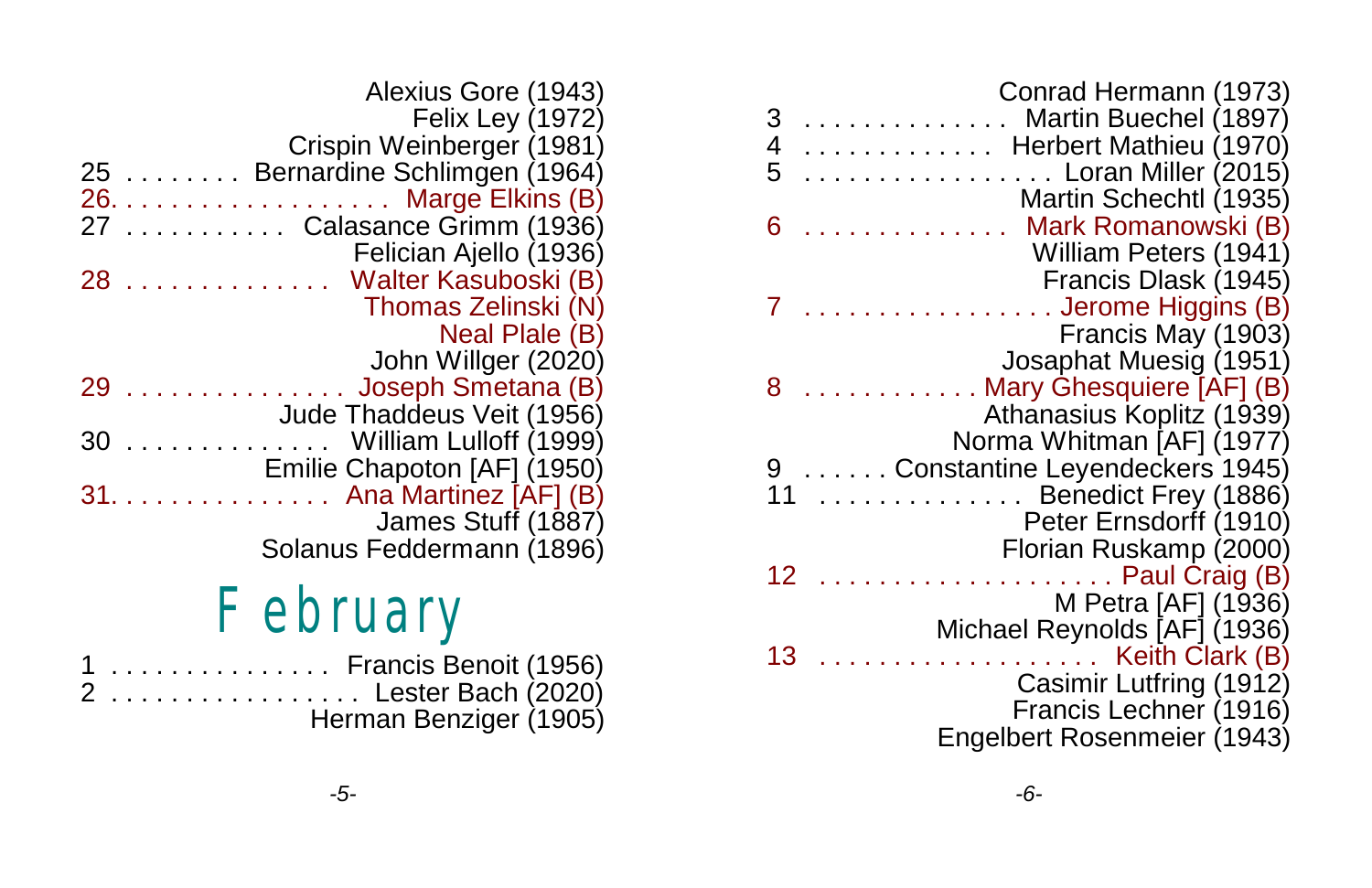| Basil Gummermann (1960)<br>. Harlan Swift [AF] (B)<br>14<br>Joseph Maloney (2019)<br>Kevin Heagerty (2015)<br>Valentine Ederer (1902)<br>Vitalis Osusky (1967) |              |
|----------------------------------------------------------------------------------------------------------------------------------------------------------------|--------------|
| Marion Roessler (1991)<br>15. Ray McDonough [AF] (1960)                                                                                                        |              |
| Arthur Cooney (B)<br>16                                                                                                                                        |              |
| Stephen Eckert (1923)                                                                                                                                          |              |
| Xavier Marquette (1974)                                                                                                                                        |              |
| Michael Bertram (B)                                                                                                                                            | John Gau (B) |
| Damasus Wickland (1954)                                                                                                                                        |              |
| 18  Gregory VanderBecken (1974)                                                                                                                                |              |
| 19<br>Anthony Rottensteiner (1903)                                                                                                                             |              |
| Hyacinth Schomer (1918)                                                                                                                                        |              |
| Celestine Bittle (1960)                                                                                                                                        |              |
| Stephen Leo [AF] (1926)<br>Louis Sonntag (2000)<br>22<br>1.1.1.1.1                                                                                             |              |
| Peter Byrnes [AF] (1939)                                                                                                                                       |              |
| $\ldots \ldots \ldots$ . Bruno Alfers (1916)<br>23                                                                                                             |              |
| Columban Schaeffner (1920)                                                                                                                                     |              |
| Romuald Joos (1924)                                                                                                                                            |              |
| Paul Toschik (1989)                                                                                                                                            |              |

|          | 26 Ferdinand Foery (1948)<br>Lucius Thienel (1950)<br>Damian Porter (1983)  |
|----------|-----------------------------------------------------------------------------|
| 29       | John Graham [AF] (1996)<br>Dismas Seward (2012)                             |
|          | March                                                                       |
|          | 1  Aloysius Blonigen (1924)<br>2  Peter Kutch (2015)<br>Michael Graf (2013) |
| 3        | Pancratius Fischer (1949)<br>Pius Cotter (2018<br>Stephen Kaufmann (1888)   |
| 5        | $\ldots \ldots \ldots$ . Niles Kauffman (B)<br>José Martinez [AF] (B)       |
|          | William Alcuin (2015<br>Giles Witmer (1941)<br>Theobald Zarnitz (1944)      |
| 10<br>11 | Ignatius Ulrich (1929)<br>Otto Thienel (1947)                               |
|          | Roger Zach (1999)<br>Appolonia Weber [AF] (1940)                            |
| 15       | . Bernard Wagner (2021)                                                     |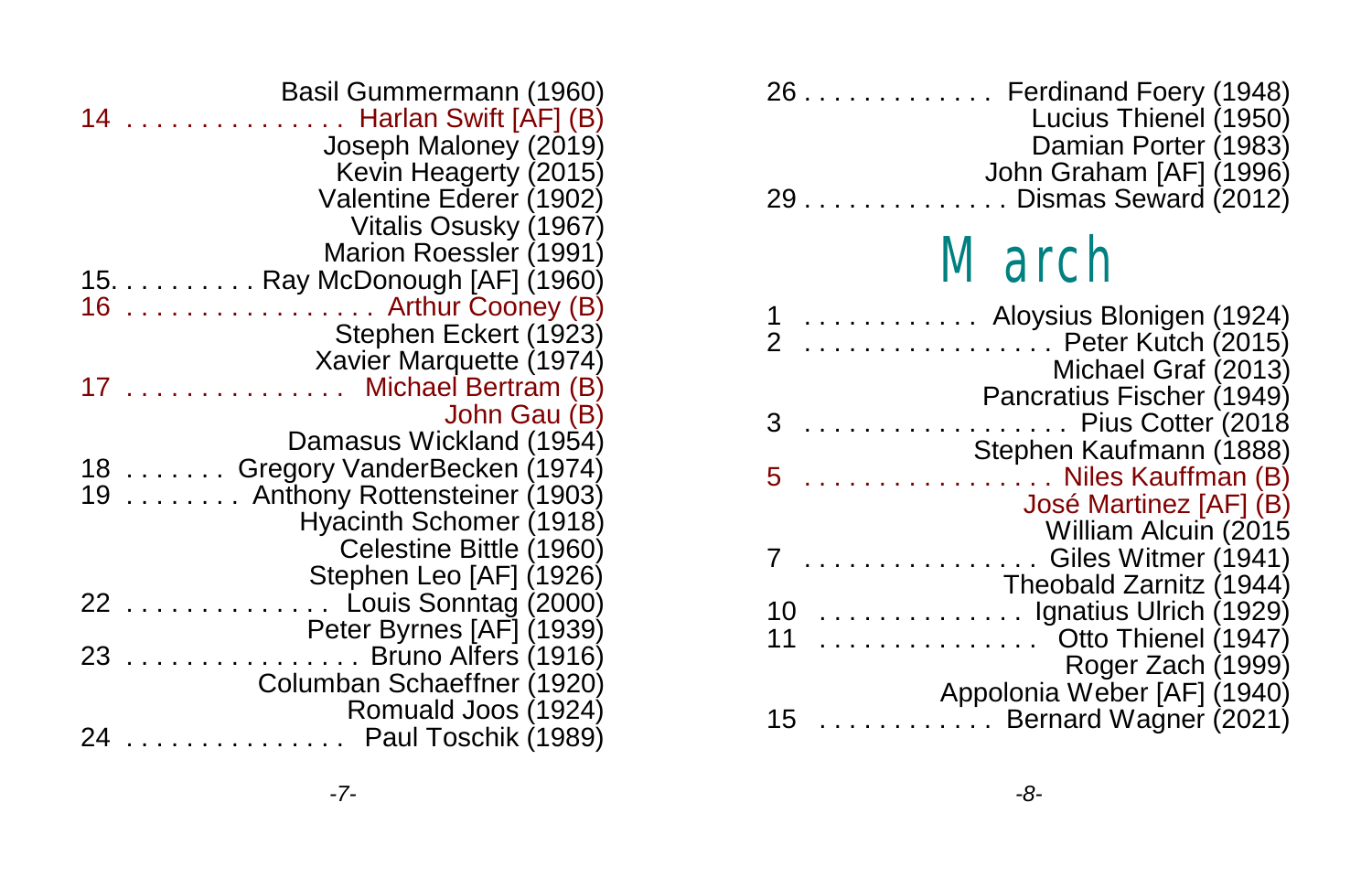| 31 August Nielsen [AF] (1992) |  |  |  |  |
|-------------------------------|--|--|--|--|
|-------------------------------|--|--|--|--|

# April

| 1 Joseph Panakkalody Savior (B)<br>3  Raymond Demers (1980)<br>. Sebastian Schaff (1939)<br>Conrad Reinhard (1943) |
|--------------------------------------------------------------------------------------------------------------------|
| Caspar Rodich (1969)                                                                                               |
| Nicholas Blattner (B)<br>5                                                                                         |
| Philip Steffes (1950)                                                                                              |
| 7Vincent Hammes (1896)                                                                                             |
| Vincent Murphy (1963)<br>8                                                                                         |
| Charles Brandstetter (1882)<br>10                                                                                  |
| 12 <sup>7</sup><br>Berchmans Bittle (1958)                                                                         |
| Patrick Taugher [AF] (1932)                                                                                        |
| 14<br><b>Baudry Metangmo (B)</b><br>.                                                                              |
| Daniel Crosby (B)                                                                                                  |
| 15<br>Charles Corbalis [AF] (1965)                                                                                 |
| Ben Adams (2002)                                                                                                   |
| 16<br>Austin Dubois (1943)                                                                                         |
| $\ldots \ldots \ldots \ldots$ Campion Baer (2016)<br>17                                                            |
| Clement Livoni (1909)                                                                                              |
| Justin Hausmann (1929)                                                                                             |
|                                                                                                                    |

|         | William Schott (1915)          |
|---------|--------------------------------|
|         | Modestus Sauter (1952)         |
|         | Marius Noe (1992)              |
|         | Jennie Oliver [AF] (2004)      |
| 16      | Kent Bauer (B)                 |
|         | Mary Eppig [AF] (1950)         |
| 19      | $\ldots$ Brenton Ertel (B)     |
|         | Eric Kassa (1954)              |
|         | Walter Balduck (2021)          |
| 20      | Alphonse Baeumle (1917)        |
|         | Cyril Langheim (1989)          |
|         | Claude Pulvermacher (2004)     |
| $21 \,$ | Corbinian Vieracker (1930)     |
|         | 22 Biju Kochuniravat (B)       |
|         | Roger Veik (2019)              |
|         | Joseph Wald (1949)             |
|         | Hilary Zach (1997)             |
|         | 23. Sam Ciraulo (2005)         |
|         | 24 Rayner Weber (1968)         |
|         | 25 Art Oliver [AF] (1985)      |
|         | 26. Winand Daniels [AF] (1936) |
|         | 28 Philip Schwartz (1979)      |
|         | 29. Vito Martinez (B)          |
|         | Michael Dorn (B)               |
|         | Al Beyer [AF] (1981)           |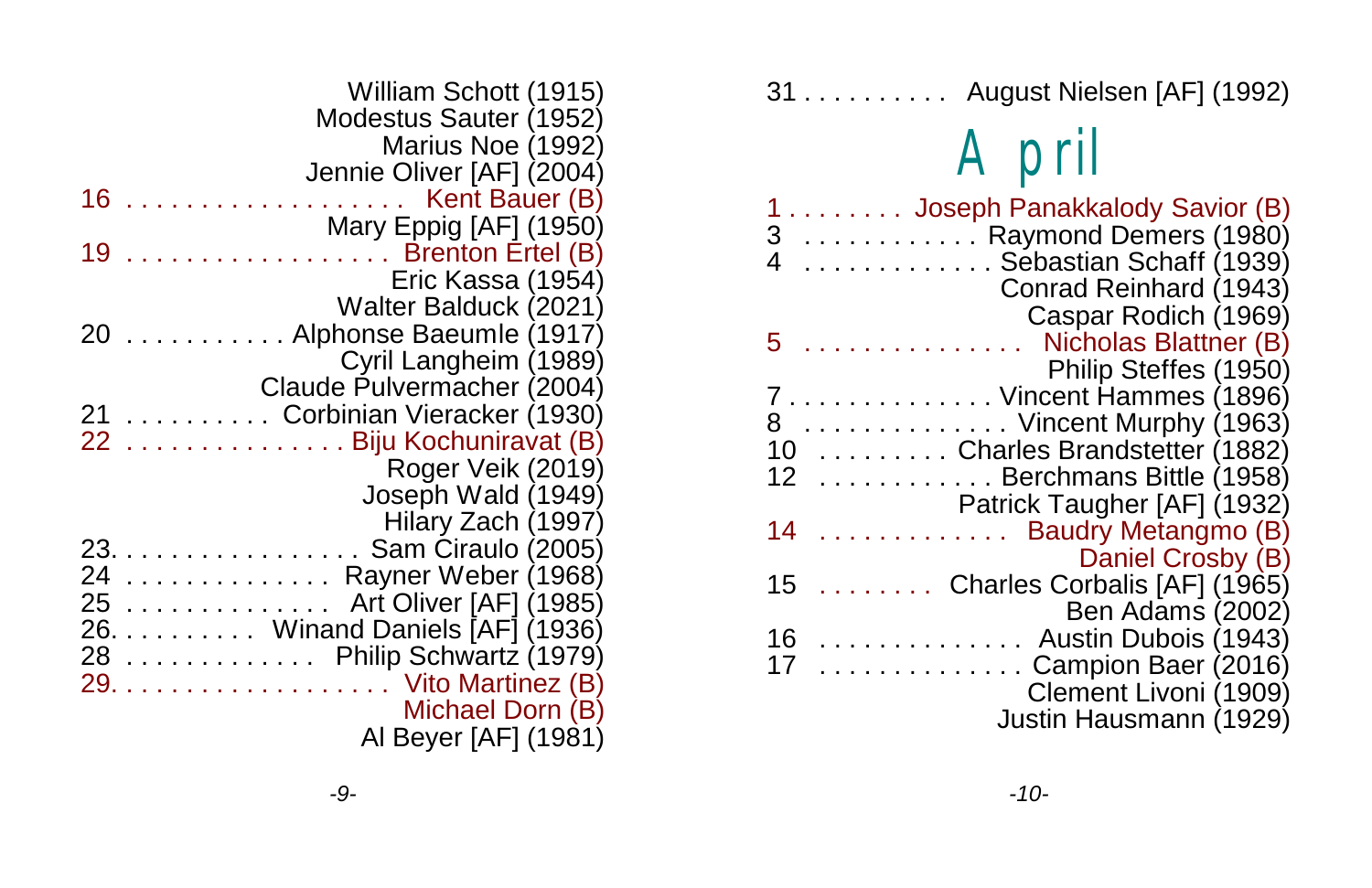| Arthur Maguire [AF] (1928)<br>. Silas Baumann (2013)<br>Philip Naessens (N)<br>3<br>Polycarp Staudinger (1905)<br>4<br>Benvenute Hertle (1921) |  |
|------------------------------------------------------------------------------------------------------------------------------------------------|--|
| . Lucius Fuchs (1916)<br>5                                                                                                                     |  |
| 6 Michael Fountain (2014)                                                                                                                      |  |
| Lawrence Webber (B)                                                                                                                            |  |
| Juan Florez (2020)                                                                                                                             |  |
| Frederick Cabras (B)<br>9                                                                                                                      |  |
| Thomas Weier (1980)<br>Cyrus Toschik (2013)                                                                                                    |  |
| M Foery [AF] (1925)<br>10<br>.                                                                                                                 |  |
| .<br>Leopold Gleissner (N)<br>12                                                                                                               |  |
| Dorie Sturm [AF] (2013)                                                                                                                        |  |
| John Pfister [AF] (1980)                                                                                                                       |  |
| Daniel Anholzer (2010)                                                                                                                         |  |
| . Michael Gaffney (B)<br>13                                                                                                                    |  |
| Leo Leins (1920)                                                                                                                               |  |
| Christopher Haffner (1970)<br>Andrew Daniels (1995)                                                                                            |  |
| Gerald Schmidt (2000)                                                                                                                          |  |
| Peter Schambeck (1932)<br>14                                                                                                                   |  |
| Pius Pulvermacher (2002                                                                                                                        |  |
| Isidore Herriges (N)<br>15                                                                                                                     |  |

| 18                    | . Francis Hohner (1882)<br>Gaul Neumann (1988)                                                                                                                                 |
|-----------------------|--------------------------------------------------------------------------------------------------------------------------------------------------------------------------------|
| 20<br>21              | . James Antoine (B)<br>$\ldots$ Andrew Neufeld (1944)                                                                                                                          |
|                       | Alphonse Heckler (1968)<br>22. Lucy Lefeber [AF] (2019)<br>23 George Kuriype Kooran (N)<br>Benedict Kunz (1881)                                                                |
| 24                    | Clifford Kampine [AF] (1971)<br>Elroy Pesch (N)<br>Adjutus Heinzelmann (1942)                                                                                                  |
|                       | 25 Binoy Augustine Nedumparampil (B)<br>Lawrence Vorwerk (1913)                                                                                                                |
| 26.<br>27<br>28<br>30 | Patrick Giffer [AF] (B)<br>. Fabian Fetha (1946)<br>Edmund Kramer (1972)<br>29. Anthony Thoma (2000)<br>Nathan Linton (B)<br>Rudolph Multerer (1958)<br>Thomas Heegeman (1998) |

### May 1 . . . . . . . . . . . . . . . . . . . Daniel Fox (B)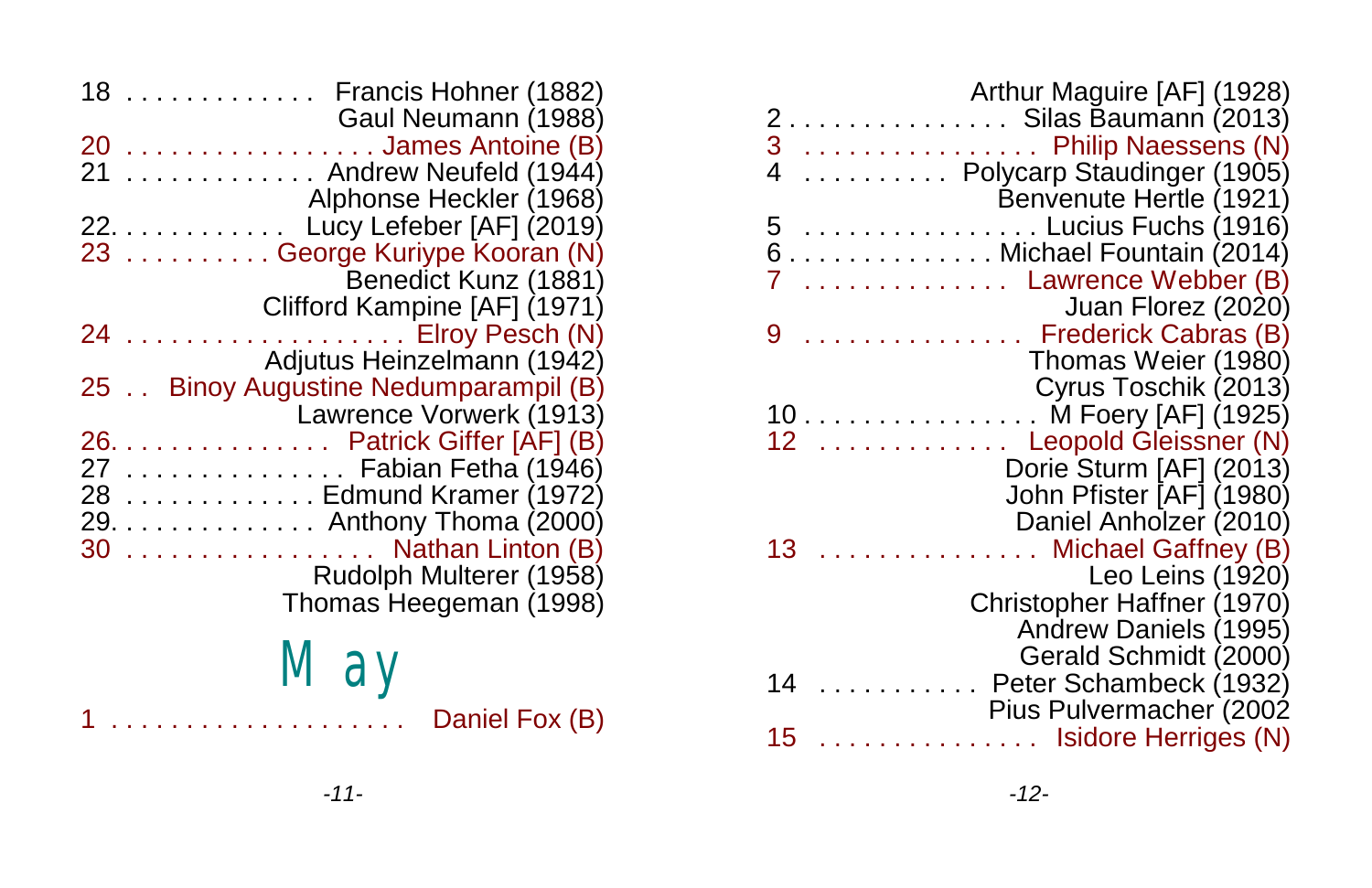| 26             | $\ldots$ Robert Kose (B)                        |
|----------------|-------------------------------------------------|
| <u>.</u><br>27 | Bernard Burke (1985)<br>. Brian Joseph [AF] (B) |
| .<br>28        | Gebreyesus Boyine (B)                           |
|                | Louis Hengen (1907)                             |
|                | Daniel Holmes (1965)                            |
| 29             | Gerald Pehler (B)                               |
|                | Joseph Wolf (B)                                 |
|                | Carl Pulvermacher (2006)                        |
|                | Theodosius Foley (1951)                         |
|                | Roch Ruppel (1955)                              |
| 30             | Louis Biersack (1983)                           |
|                | Fintan Schaub [AF] (1966)                       |
|                | . David Hirt (B)                                |
|                |                                                 |

### June

| 1 Ludger Janowski (1977)    |
|-----------------------------|
| 2  Ambrose DeGroot (2006)   |
|                             |
| Thomas Faupel (1933)Otto    |
| 4  Augustine Weber (1924)   |
| Blase Gitzen (1999)         |
| Donald O'Connor [AF] (1925) |

| Anthony Kote-Witah (B)                              |
|-----------------------------------------------------|
| Andrew Russo [AF] (1984)<br>Myron Kowalsky (B)<br>. |
| Pius Stutzer (1940)                                 |
|                                                     |
| Berard Haas (1949)                                  |
| Daniel LaFerte [AF] (1924)                          |
| Mitchell Frantz (B)                                 |
| Conrad Polzer (1959)                                |
| $\ldots \ldots \ldots$ . Robert Wotypka (B)         |
| Berthold Ascher (1967)                              |
| Bernardine Schmitz (1919)                           |
| Christopher Kaepplinger (1993)                      |
| Jozef Timmers (B)                                   |
| Kenneth Reinhart (2012)                             |
| Norbert Krebs (1914)                                |
| $\ldots \ldots$ . Kenneth Smits (B)                 |
| John Hascall (B)                                    |
| Timon Costello (2019)                               |
| Anthony Will (2007)                                 |
| David Reichling (B)                                 |
| Bede Louzon (N)                                     |
| Bernard Heilig (1926)                               |
| Gabriel Messmer (1929)                              |
| Joseph Francis Rauch (1989)                         |
|                                                     |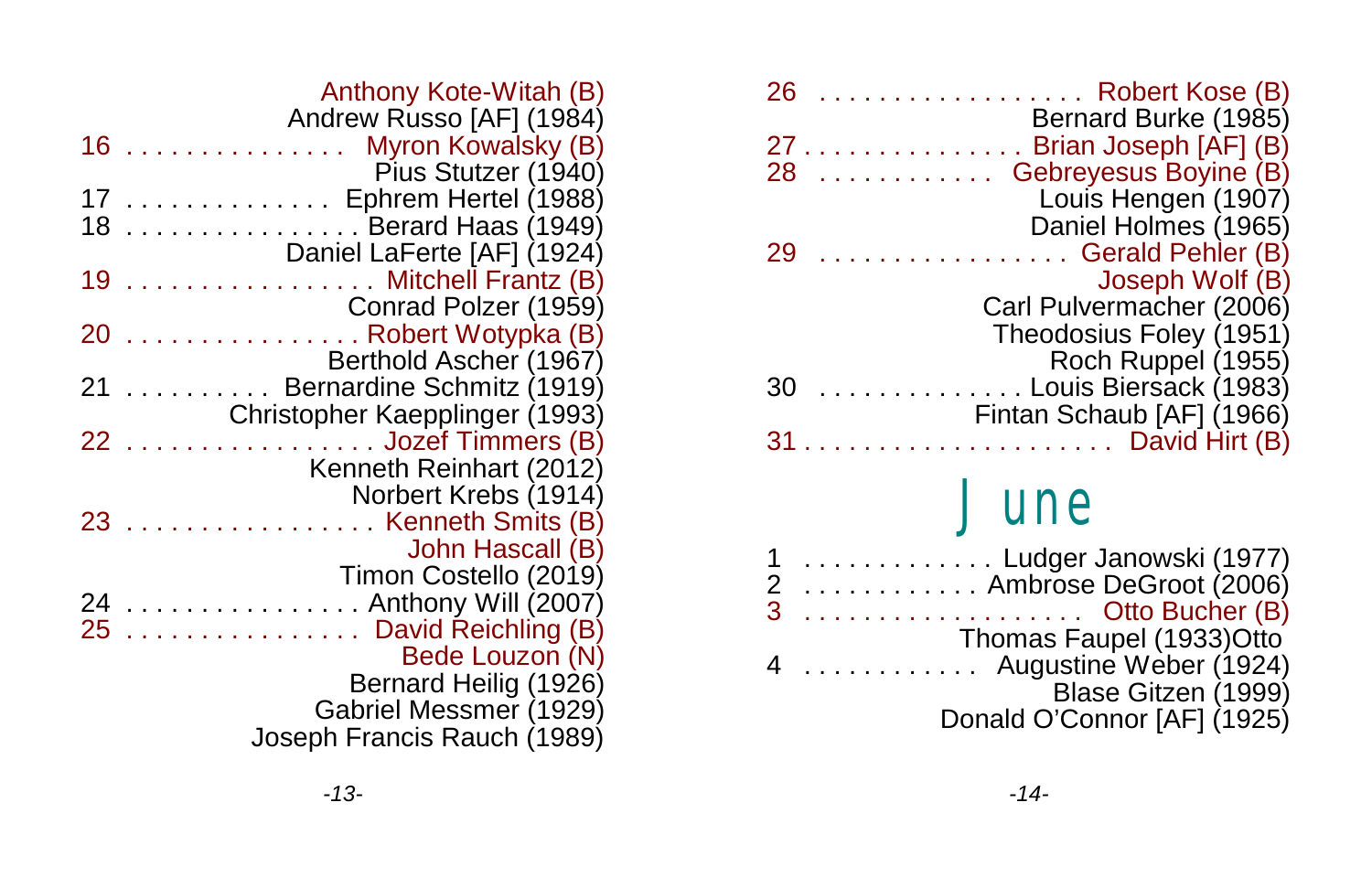| Anscar Parsons (1945)<br>Alfred Potter [AF] (1952)                                                              |
|-----------------------------------------------------------------------------------------------------------------|
| Cecilia Matthews [AF] (2003)<br>Fabian Fehring (2019)<br>19<br>Joan Wilichowski [AF] (2019)                     |
| Austin Schlaefer (1992)<br>Francis Haas (1895)<br>21<br>Jerome Kobel (1945)                                     |
| 22<br>. Gale Leifeld (1994)<br>Alexis Luzi (2020)                                                               |
| . John Guimond (2013)<br>23<br>Cassian Burgert (1944)<br>24<br>25 Daniel Kabat (2015)                           |
| L. Hargarten [AF] (1943)<br>Leo Dohn [AF] (1993)                                                                |
| 26 Esther Boehnlein [AF] (B)<br>Vincent Reyes (2010)                                                            |
| Charles Bantle (2003)<br>.<br>Paul Reichling (N)<br>29<br>.<br>Sarah Joseph [AF] (2005)<br>Albert Locher (1916) |

|     | Elmer Harrington [AF] (1974)                 |
|-----|----------------------------------------------|
| 5   | . Truong Tien Dinh (B)                       |
|     | George Tomsick (1955)                        |
|     | Urban Mueller (1972)                         |
| 6   | Timothy Grossmann (1923)                     |
|     | Maurus Ascherl (1924)                        |
|     | Ralph Diederichs (1970)                      |
|     | $\ldots \ldots \ldots$ . Fergus Kenny (1933) |
|     | Nicholas Brandl (1954)                       |
|     | Gerard Geromette (1958)                      |
| 8   | James Andres (B)                             |
|     | .   Paschal Straub (1912)                    |
|     | Anthony Tettenborn (1915)                    |
|     |                                              |
|     | Margaret Heckler [AF] (1944)                 |
|     | 12  George Henseler (1969)                   |
| 13. | Anthony Scannell (N)                         |
|     | Larry LaCross (B)                            |
|     | Arnold Sauter (2001)                         |
| 14  | . Chester Poppa (2011)                       |
|     | Pius Wendl (1894)                            |
|     | Joseph Van Dyke (1972)                       |
|     | Fernando Borey [AF] (1971)                   |
| 15  | $\ldots \ldots \ldots$ . Francis Cote (1938) |
|     | William Finn [AF] (1942)                     |
|     | Madalai Muthu Savariappan (B)                |
|     |                                              |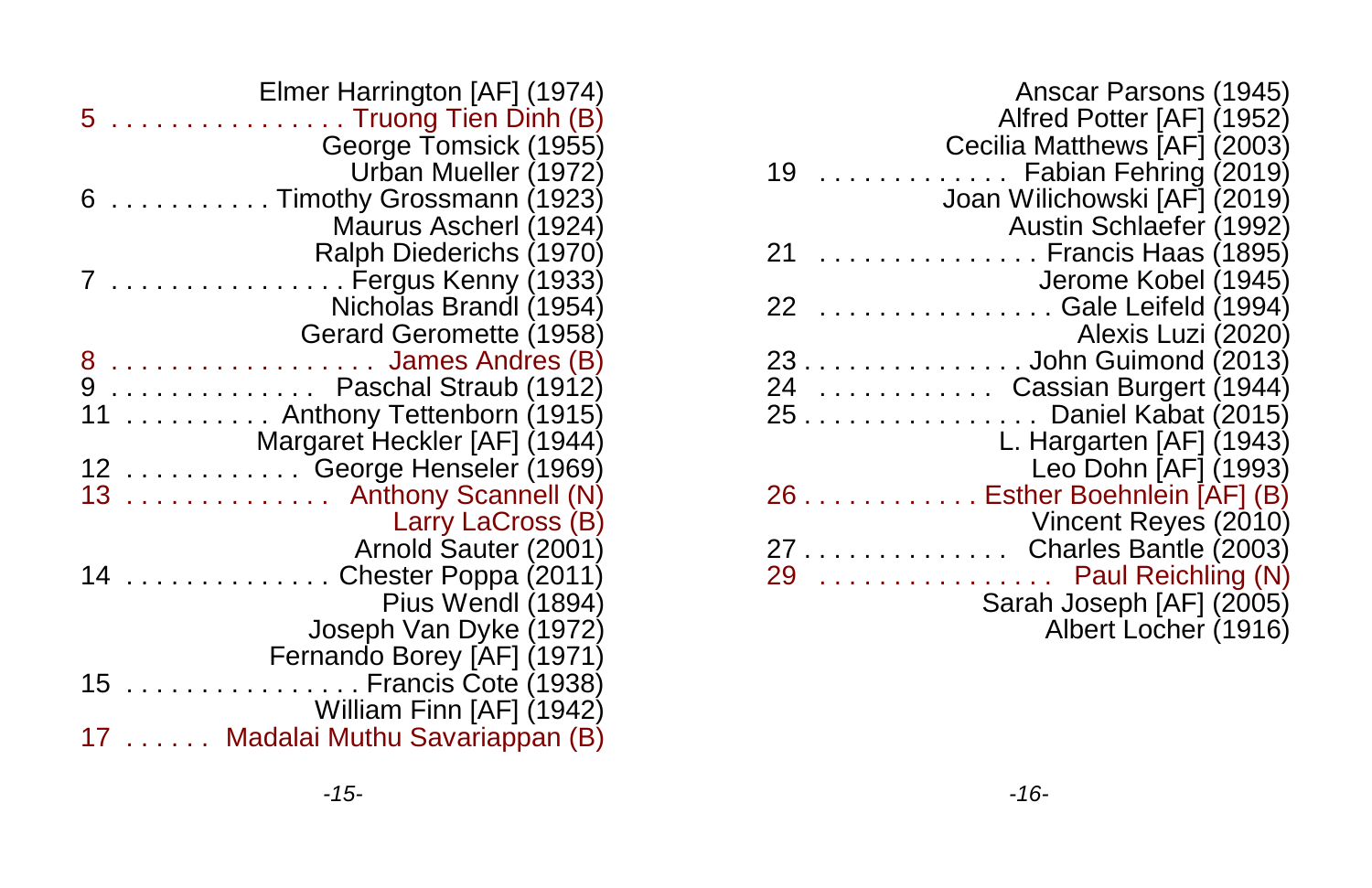| 11<br>. Hugh Heinzen (1995)<br>12 Antonine Wilmer (1935)                                                                                                    |
|-------------------------------------------------------------------------------------------------------------------------------------------------------------|
| Edmund Ahee [AF] (1999)<br>$\ldots \ldots \ldots$ Randolph Graczyk (B)<br>13<br>Julius Skupen (1936)                                                        |
| A. Schneider [AF] (1942)<br>Francis Solanus Fary [VP] (N)<br>14<br>Felix Goligowski (1933)                                                                  |
| Charles Strahberger (1936)<br>Simon Hesse (1997)<br>15                                                                                                      |
| Michael Sullivan (B)<br>Gregory Smutko (2001)<br>CI. Heckler [AF] (1944)                                                                                    |
| James LaReau (1987)<br>16<br>$\mathbb{R}^2$ . The set of the set of $\mathbb{R}^2$<br>17<br>Cajetan Krauthahn (1878)<br>.                                   |
| Gaudentius Trepl (1895)<br>Joachim Petry (1919)<br>Bernard Frinks (1909)<br>Elizabeth Egan [AF] (1950)                                                      |
| .   Leo Aubin [AF] (1982)<br>18<br>19<br>. Robert Roemer (B)<br>$\ldots \ldots \ldots$ Clement Neubauer (1969)<br>20<br>21<br>Bonaventure Toggweiler (1973) |
| 22 Moireen Mathewson [AF] (1989)<br>Everist Bertrand (2016)                                                                                                 |

| July                                             |
|--------------------------------------------------|
| Oliver Bambenek (N)<br>Robert Disbrow (1944)     |
| Julia Shank [AF] (2015)<br>Patrick Tevlin (1955) |
| Giles Soyka (2010)                               |
| . Steven Kropp (B)                               |
| Glenn Gessner (2018)<br>Bonaventure Frey (1912)  |
| George Lenk (1980)                               |
| Donald Spitz (1994)<br>Chandler Webb (B)         |
| Tien Dinh (B)                                    |
| Grignion Wenning (2001)<br>David Preuss (B)      |
| F. Schmit [AF] (1924)                            |
| Paul Spielvogel [AF] (1924)                      |
| Chris L'Esteve [AF] (B)<br>Gerard Hesse (1972)   |
| Cornelius Murphy (1996)                          |

9 . . . . . . . . . . . . . . . . . Richard Merling (B) 10 .......... Michael Joseph Groark (B)

Bonaventure Guerin (1937)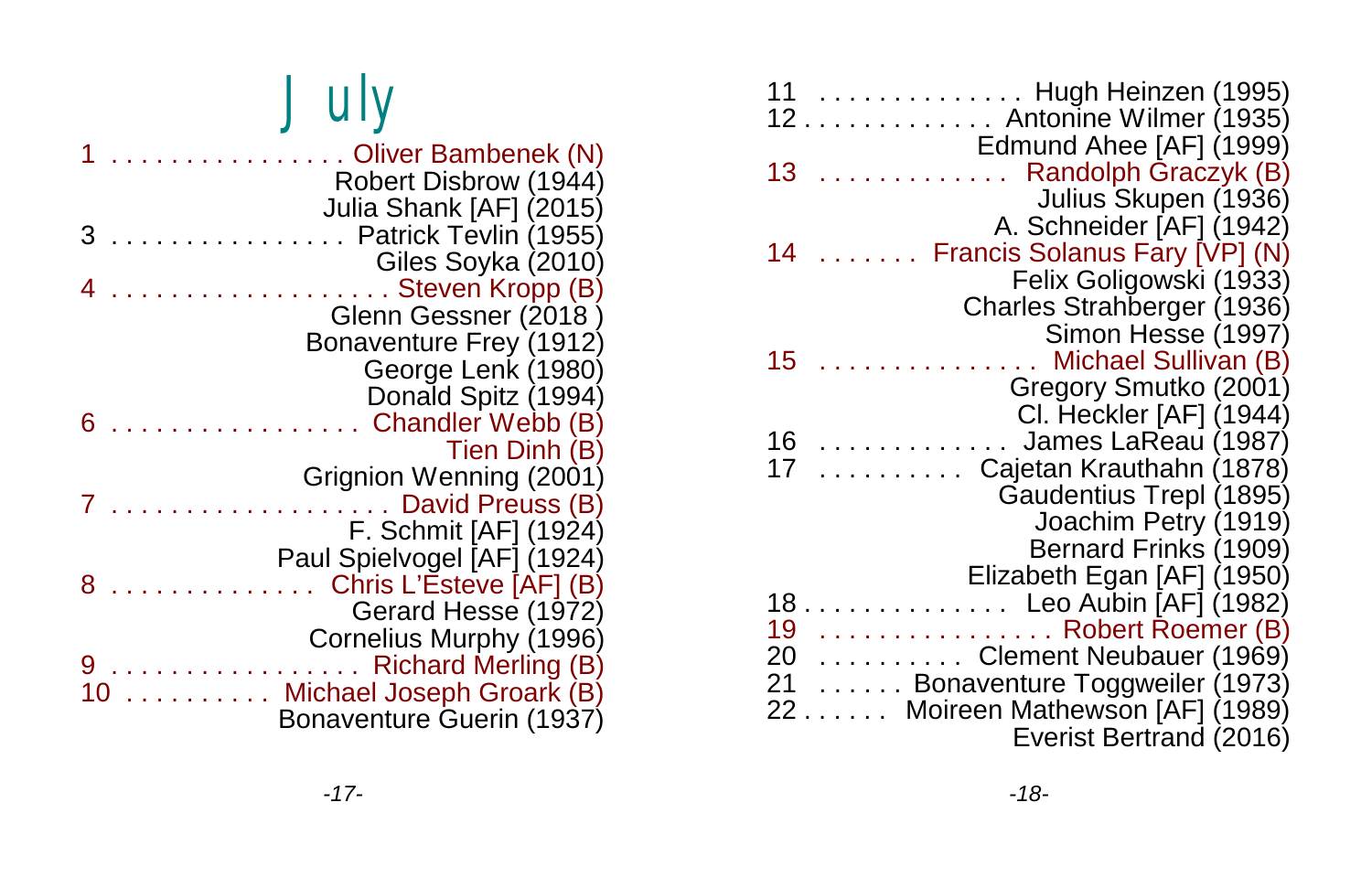| Camillus Doerfler (2004)<br>Leonard Wojciechowski (1935)          |
|-------------------------------------------------------------------|
| Joseph Beyer [AF] (1944)<br>Michael Crosby (2017)<br>5            |
| Conrad Braun (1882)<br>Gerald Walker (1985)                       |
| Seraphin Felsky (1934)                                            |
| Truyen Nguyen (B)                                                 |
| Gilbert Hemauer (2016)                                            |
| RoseAnn Miller [AF] (B)<br>8<br>Edwin Dziedziejko (2001)          |
| Jerome Johnson (B)<br>10                                          |
| Isidore Kaczmarowski (1910)<br>11<br>Fidelis VanderThannen (1906) |
| Fidelis Steinauer (1882)<br>12                                    |
| Capistran Claude (1943)                                           |
| 13. Biju Parakkalayil (B)                                         |
| Otto Jeron (1907)                                                 |
| Patrick Flannery (1938)<br>Dominic Meyer (1966)                   |
| Anthony Yousef (B)<br>15                                          |
| Leo Amalanathan Vincent Antony Raj (B)                            |
| Francis Heidenreich (1995)                                        |
| Robert Bichler [AF] (B)<br>16<br>Paul Reichertz (1929)            |
|                                                                   |

|     |   | 23. $\ldots$ . $\ldots$ . $\ldots$ . Malcolm Maloney (2011)<br>Robert Udulutsch (2018)                             |
|-----|---|--------------------------------------------------------------------------------------------------------------------|
| 25  |   | 24 Raymond Stadmeyer (B)<br>James Zelinski (N)                                                                     |
|     |   | James Wolf (N)                                                                                                     |
| 27  |   | $26. \ldots \ldots \ldots \ldots \ldots$ Joachim Strupp (N)<br>$\ldots \ldots \ldots \ldots$ Francis Busalt (1951) |
| 28  |   | . James Hast (B)<br>John Kocian (2018)                                                                             |
| 29. | . | Ronald Jansch (2014)<br>J. Gabriels [AF] (1944)                                                                    |
| 30  |   | Mark Rehlinger (2004)                                                                                              |
| 31  |   | Didacus Hillesheim (1932)<br>Solanus Casey (1957)<br>John Noll [AF] (1956)                                         |

## August

| $1. \ldots. \ldots. \ldots. \ldots$ . Shirley Horn (AF) (B) |
|-------------------------------------------------------------|
| Robert Wheelock (2020)                                      |
| 2  Sylvester Brielmaier (1974)                              |
|                                                             |
| 4  Reynold Rynda (B)                                        |
| Lawrence Abler (B)                                          |
|                                                             |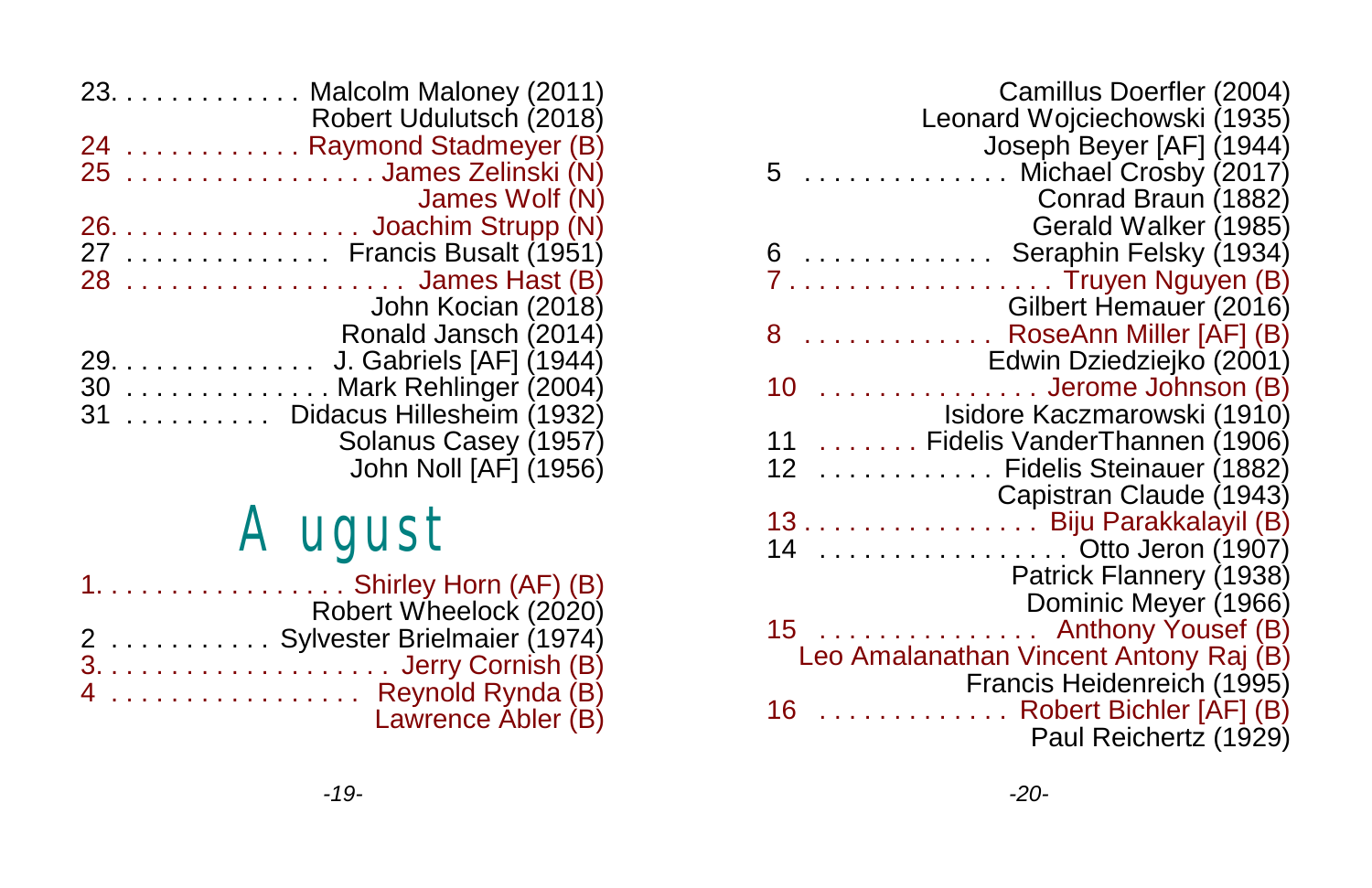| 17 | Paschal Siler (B)<br>Seraphin Clemens (1871)<br>Nerius Semmler (1972)<br>Timothy Kavanagh (1995)<br>V. Taugher [AF] (1924) |
|----|----------------------------------------------------------------------------------------------------------------------------|
| 18 | L. Schmit [AF] (1925)<br>David Funk (B)<br>.                                                                               |
| 19 | Jerome Schroeder (B)                                                                                                       |
|    | Emil Stern (1947)                                                                                                          |
| 20 | Ronald Rieder (N)                                                                                                          |
|    | Salesius Schneweis (1954)                                                                                                  |
|    | Anna Joseph [AF] (1990)                                                                                                    |
| 24 | Rita Petrie (AF) (2020)                                                                                                    |
|    | Terence Dais (1947)                                                                                                        |
|    | Peter Abbelen [AF] (1917)                                                                                                  |
| 26 | <b>Staneley Augustine (B)</b>                                                                                              |
|    | John Holly (B)                                                                                                             |
|    | Eugene Wolf (2012)                                                                                                         |
| 28 | . Augustine Cops (N)                                                                                                       |
|    | John Celichowski (B)                                                                                                       |
|    | Raphael Poeppel (1977)                                                                                                     |
| 29 | José Vera (B)<br>and a contract                                                                                            |
|    | Ludger Werth (1934)                                                                                                        |
| 30 | Simon Dreiser (1935)<br>David Schwab (B)                                                                                   |
|    | <b>College</b>                                                                                                             |

| 31 Roymond Peter Chinnappin (B)<br>Raymond Meier (N)<br>Cuthbert Gumbinger (1966)                                            |
|------------------------------------------------------------------------------------------------------------------------------|
| <b>September</b>                                                                                                             |
| Alphonse Pushparaj (B)<br>Charles Robinson (2020)                                                                            |
| James Leary (B)<br>Ladislaus Zieleski (1951)                                                                                 |
| Solanus Butters (1953)<br>6<br>Antony Julius Milton (B)                                                                      |
| Luke Rasch (1910)<br>$\ldots \ldots$ David Heffron (B)<br>Clarissa Heckler [AF] (1995)                                       |
| Bruno Meyering (1899)<br>8. Adrian Staehler (N)<br>9  Robert Malloy (B)<br>10 Thomas Schmied (2018)<br>Godfried Franz (1917) |
| Arthur Van Lerberghe [AF] (1990)<br>11<br>. Leo Steinberg (1946)<br>Regis Neeser (1974)<br>Ferdinand Stippich (1985)         |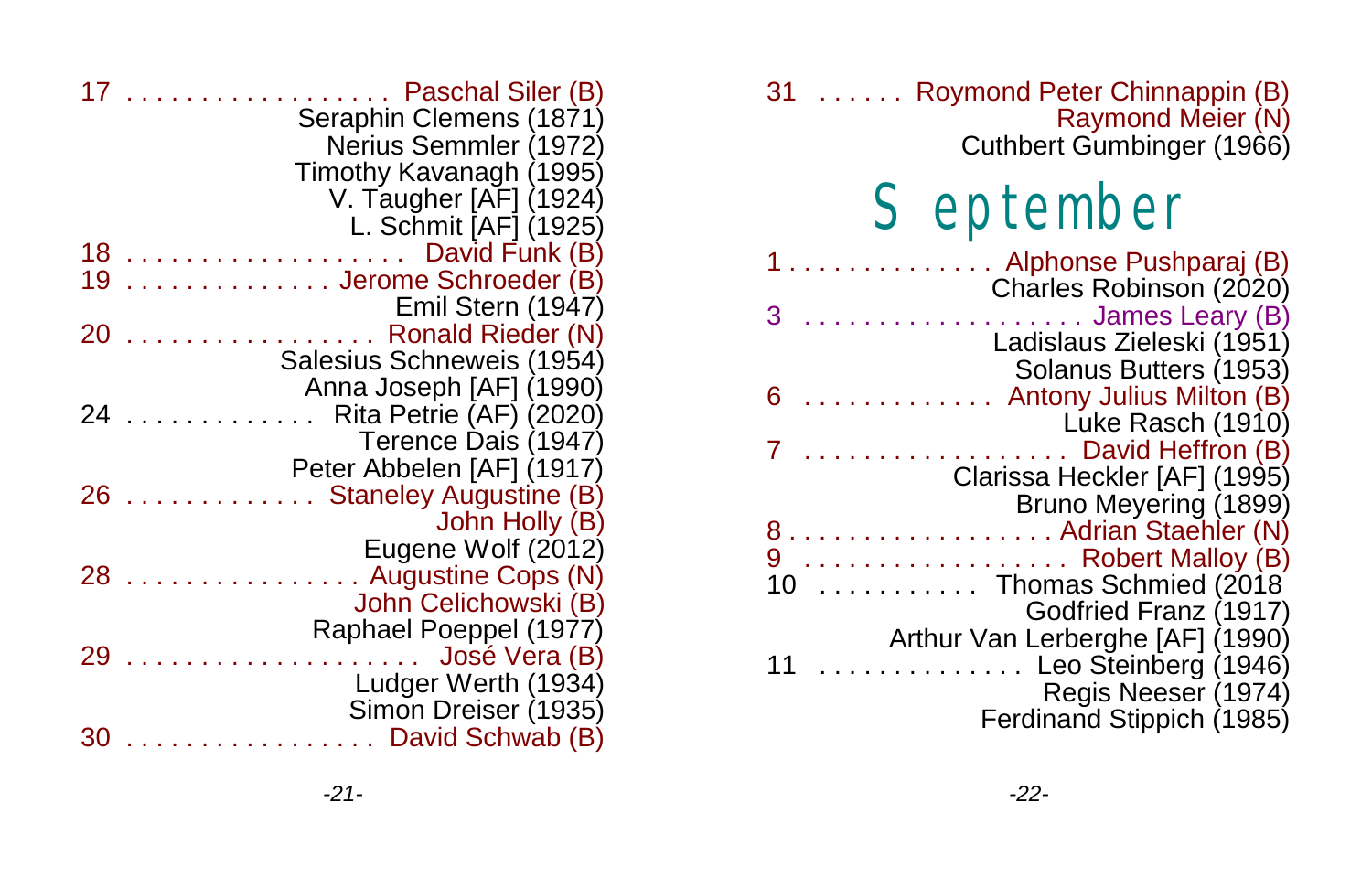| 12<br>. Richard Hart (B)<br>William Cieslak (B)    |
|----------------------------------------------------|
| Joseph Doerfler (2008)                             |
| E. Devlin [AF] (1926)<br>Joseph Adrian [AF] (1926) |
| Bertram Grismer (1973)<br>13 <sup>7</sup>          |
| 14<br>Fulgence Petrie (1974)                       |
| Vidal Banazak (1990)                               |
| 15  Theophilus Meyer (1996)                        |
| Anna Marie Malone [AF] (1970)                      |
| Patrick Forton (2012)                              |
| Clement Laemmrich [AF] (1973)                      |
| 17  Robert Harrison (N)                            |
| 18  Francis Spruck (1944)                          |
| 19. Mary Hague [AF] (B)                            |
| Lloyd Thiel (2010)                                 |
| Mathias Nack (1948)<br>20                          |
| Hugo Knappe (1962)                                 |
| 22Roche Gaspar (B)<br>21.                          |
| Ernest G. Miller [AF] (1925)                       |
| Placidus Meyer (1925)<br>23<br><u>.</u> .          |
| Benno Aichinger (1951)                             |
| Patrick McSherry (B)<br>24                         |
| Gary Wegner (B)                                    |
| Crecentian Voelpel (1955)                          |

| Kurt Gessner (2000)<br>Gabriel Diefenbach (2001)<br>Fulgence Brem (1927)<br>$\ldots \ldots \ldots$ Rupert Dorn (2014)<br>Stanislaus Steffen (1912)<br>Godehard Wolff (1961)<br>28 Mary Cameron [AF] (1999)<br>29   TL Michael Auman (N)<br>$\ldots \ldots \ldots$ TL Michael Auman (N)<br>Michael Zuelke (N)<br>Carmel Labadie (2000) |
|---------------------------------------------------------------------------------------------------------------------------------------------------------------------------------------------------------------------------------------------------------------------------------------------------------------------------------------|
| October                                                                                                                                                                                                                                                                                                                               |
| $\ldots \ldots$ John Scherer (B)<br>Fidelis Reiser (1940)<br>Nicholas Widhammer (2017)<br>Kieran Hickey (2016)<br>Earl Goeden (1972)<br>Ramiro Trejo (2009)                                                                                                                                                                           |
| Franklin Eichhorst (N)<br>Francis Dombrowski (N)<br>Meinrad Henggeler (1933)<br>Kenneth Barnes (1966)                                                                                                                                                                                                                                 |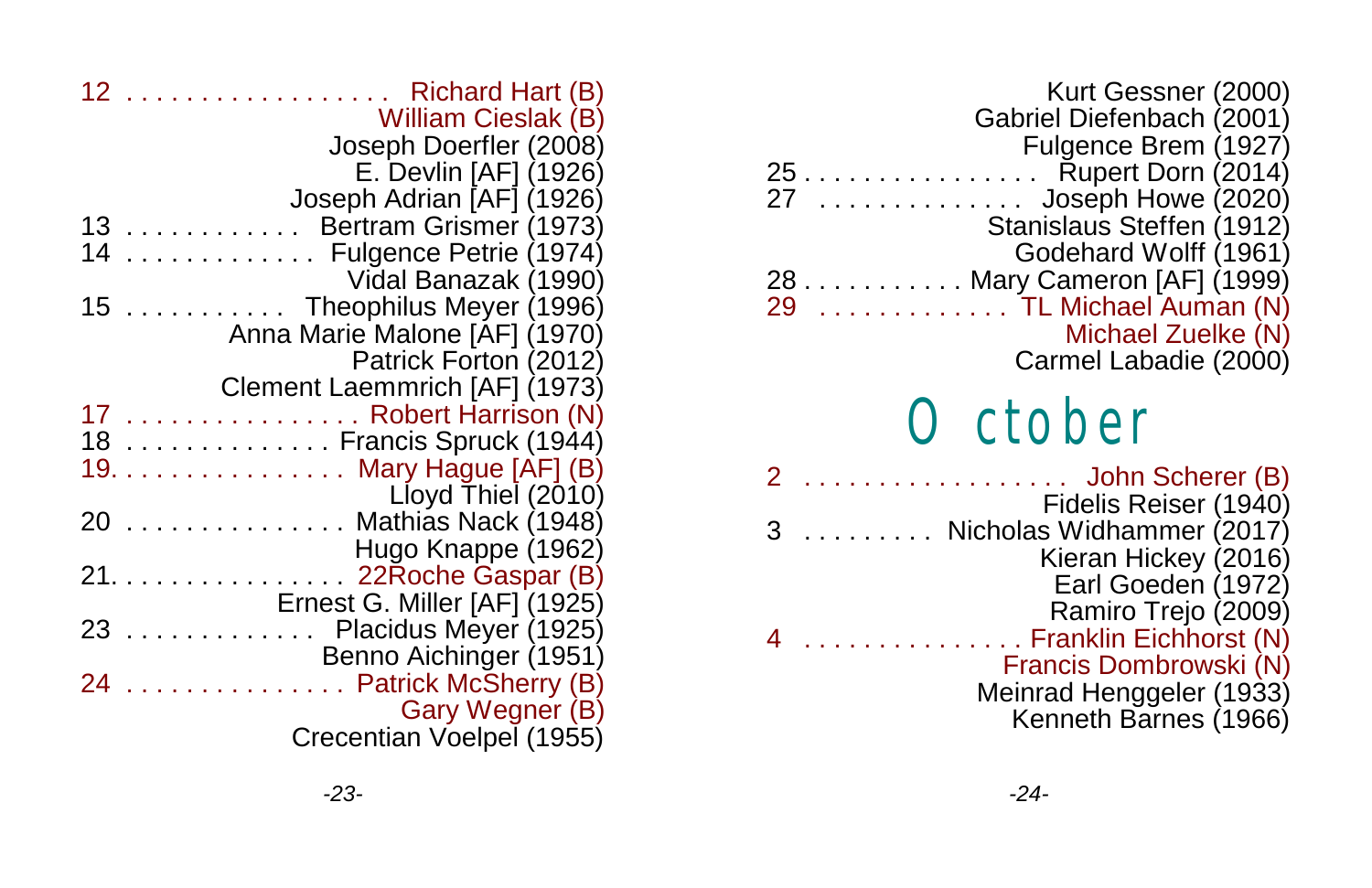| David Belongea (2015)                                |
|------------------------------------------------------|
| Anscar Shulte-Heinrichs (1925)                       |
| Rene Wilson (1992)                                   |
| Norbert Grimmer [AF] (1976)<br>18                    |
| 19<br>$\ldots \ldots \ldots$ Mary Joseph [AF] (1985) |
| 21<br>Werner Wolf (2020)                             |
| Wilfrid Wolf (1924)                                  |
| Roger Gans (1947)                                    |
| Valentine Thibedeau (1986)                           |
| Aegidius Schaefer (1920)<br>22                       |
| Salvator Schlaefer (1993)                            |
| Joseph Monachino (B)<br>23                           |
| Matthew Gottschalk (2018)                            |
| $\ldots \ldots \ldots$ . Myron Netzel (1949)<br>24   |
| Bertin Samsa (2018)                                  |
| $25$ Kathy Andrew [AF] (B)                           |
| Maurice Schwin (1909)<br>27                          |
| John O'Donovan (1948)                                |
| Alvin LaFeir (1966)                                  |
| 29<br>. Raymond Rominski (1946)                      |
| William Hugo (B)<br>30<br>.                          |
| Donald Brody (2010)                                  |
| Angelo Ussurio (1918)                                |
| $\ldots \ldots$ Bettejean Ahee (AF) (2020)<br>31     |

| Luchesius Spruck (1910)                                         |
|-----------------------------------------------------------------|
| Andrew Jacobs (1960)                                            |
| Leo Wollenweber (2012)                                          |
| Jerome Tuller (1997)                                            |
| Shebin Philip (B)                                               |
| <b>August Seubert (N)</b>                                       |
| Anthony Doeller (1907)                                          |
| Brenda Boatman [AF] (B)                                         |
| Lawrence Henn (1914)                                            |
| Gaudentius Rossmann (1939)                                      |
| Samuel Timmers (1942)                                           |
| Quentin Heinrichs (1975)                                        |
| Wendelin Shafer (2005)                                          |
| John Baasen [AF] (1949)                                         |
| Guido Stein (1922)                                              |
| 11 Pacificus Berlemann (1889)                                   |
| Cosmas Esser (1913)                                             |
|                                                                 |
| Edward Eikelmeier (1926)                                        |
| Herman Buss (1978)                                              |
| 11. Kenan Siegel (2019)                                         |
| $12. \ldots \ldots \ldots \ldots \ldots \ldots$ Zoy Garibay (B) |
| 13  Mauritius Hens (1881)                                       |
| 14. Ronald Smith (2020)                                         |
| 15 ` Joseph Becker [AF] (1985)                                  |
| . Edward Foley (B)                                              |
|                                                                 |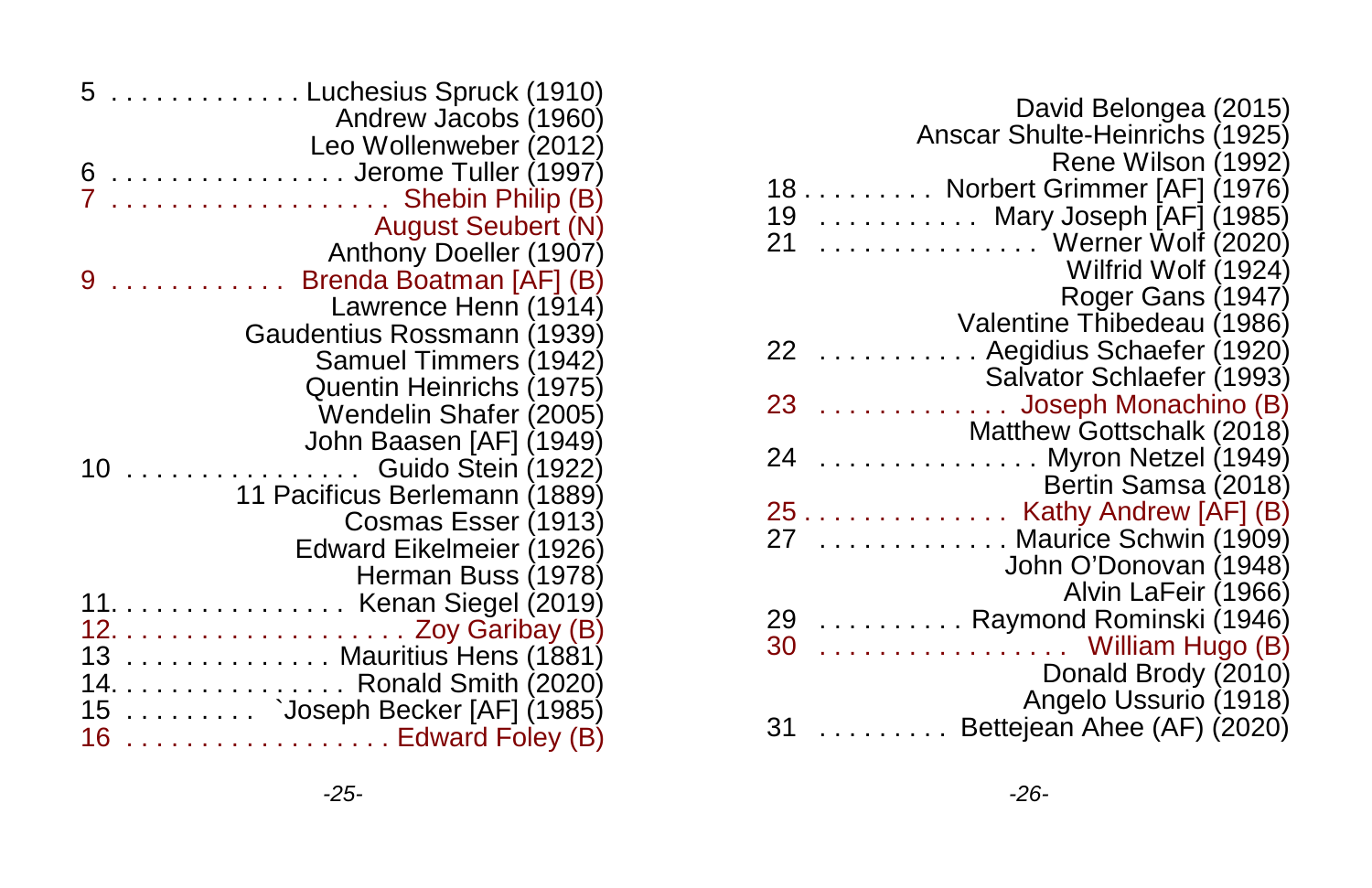| Ulric Danner (1943)                           |
|-----------------------------------------------|
| Denis Sellen (1973)                           |
| Theophilus Riesenger (1941)<br>9.             |
| 10 Lawrence Rouse (1954)                      |
| . Honorat Schmidt (1913)<br>11                |
| James Rempen (1930)                           |
| 12<br>$\ldots \ldots \ldots$ Bede Bode (1901) |
| 13<br>Pacificus Raith (1959)                  |
| Mark James Pesch (1985)                       |
| 14<br>Wilbert Lanser [VP] (B)                 |
| Reginald Lawrence (2016)                      |
| 15<br>Lawrence Merten (1987)                  |
| . Ulric Buening (2006)<br>16.                 |
| Anthony Adams (1915)<br>17                    |
| Stephen Stanchel (1922)                       |
| Titus Tettenborn (1943)                       |
| Marcian Pellet (1996)                         |
| .<br>Peter Hesse (2004)<br>18                 |
| Martin Pable (2020)<br>19<br>.                |
| Theodore Niehaus (2014)                       |
|                                               |
| Dick Sturm [AF] (2008)                        |
| Godfrey Hallisey (1964)                       |
| . Luke Kotula (1965)<br>22                    |
| Sebastian Schuler (1969)                      |
| Sebastian Landmesser (1896)<br>23             |

Joseph Walter (1902) Bonaventure Benning (1921) Ferdinand Picone (1951)

## **November**

|  |  |  |    | .<br>Perry McDonald (B)<br>Wilfrid Bieberstein (1976) |
|--|--|--|----|-------------------------------------------------------|
|  |  |  |    | F. Riley [AF] (1925)                                  |
|  |  |  |    | Randall Knauf (B)                                     |
|  |  |  |    |                                                       |
|  |  |  |    | Roland Dusick (1977)                                  |
|  |  |  |    | Mark Stier (1981)                                     |
|  |  |  | 4. | Vianney Thibedeau (2003)                              |
|  |  |  |    | Ambrose Simon (2018)                                  |
|  |  |  |    | Thomas Kroll (2013)                                   |
|  |  |  |    | Mark Carrico (2013)                                   |
|  |  |  |    | 5.<br>James Magnan (2019)                             |
|  |  |  |    |                                                       |
|  |  |  |    | Ralph Fellenz (B)                                     |
|  |  |  |    | Robert Nelesen (1985)                                 |
|  |  |  |    | F. Javier Rodriguez (B)                               |
|  |  |  |    | Paul Yaroch (2020)                                    |
|  |  |  |    | Conrad Heinen (2016)                                  |
|  |  |  |    | Aegidius Frey (1877)                                  |
|  |  |  |    | Richard Brunner (1969)                                |
|  |  |  |    |                                                       |
|  |  |  |    | Matthew Schaefer (1920)                               |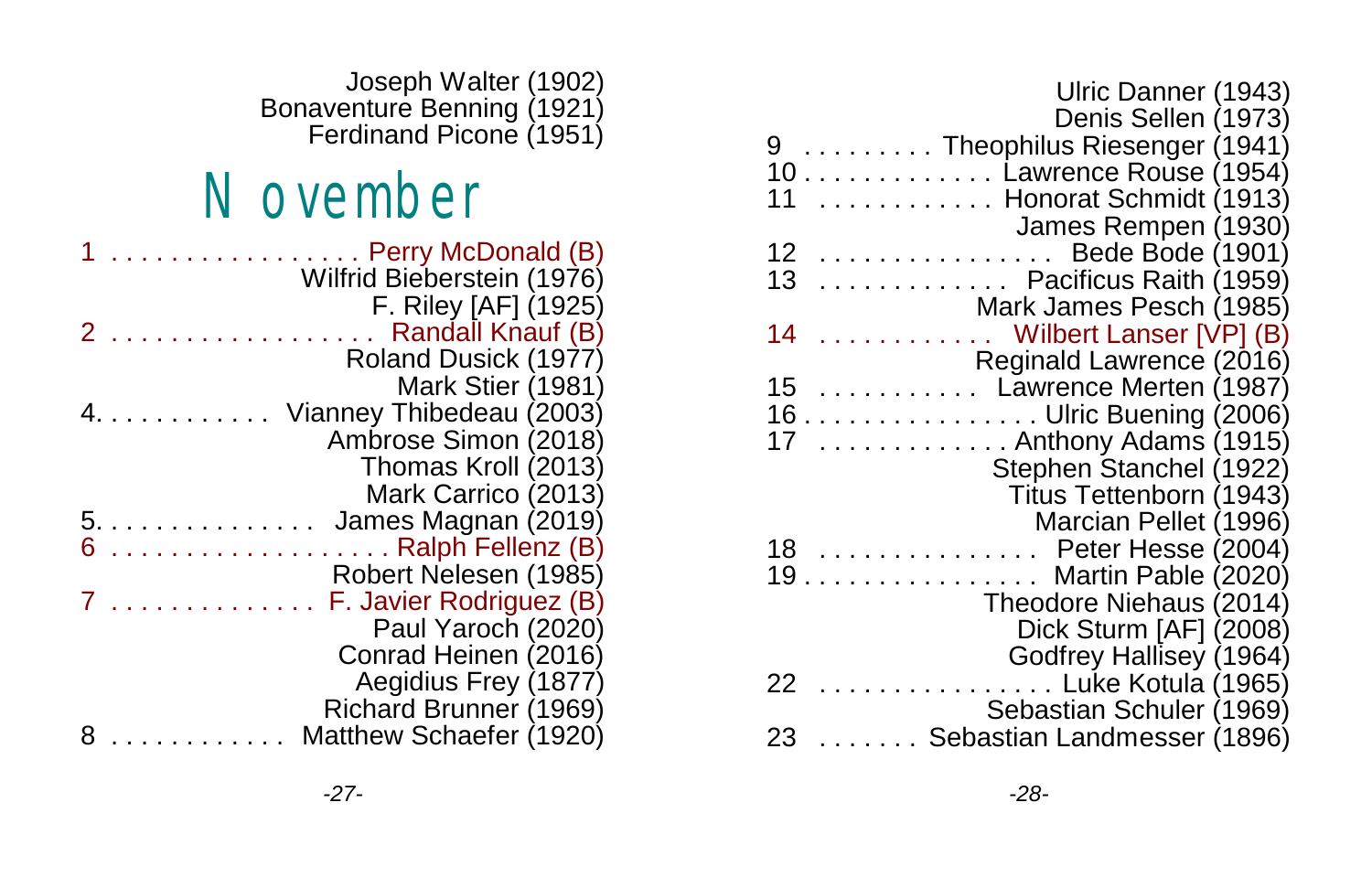| Ignatius Milne (1996)                      |
|--------------------------------------------|
| Philip Spies (1906)                        |
| Dominic Mersmann (1911)                    |
| Jerome Campbell (B)                        |
| 8 Vernon Wagner (2017)                     |
| . Otto Krismer (1926)                      |
| Belle Lyke [AF] (1952)                     |
| Margaret Haf [AF] (1952)                   |
| Frances Walton [AF] (1952)                 |
| 10<br>Patrick Berther (2001)               |
| 11<br>$\ldots$ Tom Nguyen (B)              |
| Louis Coy (1951)                           |
| Jerald McDonald (1991)                     |
| John Freienstein (1998)                    |
| Irvin Udulutsch (2011)                     |
| Paul Koenig (B)<br>12<br>and a contract of |
| Gabriel Badalamenti (1997)                 |
| Donald Wiest (1997)                        |
| Andreas Kremhelmer [AF] (1934)             |
| Anthony Zavadil [AF] (1921)                |
| . Emmeran Kastenmaier (1890)<br>14         |
| Norman Valenzuela (B)<br>15                |
| Alfredo Gundrum (2020)<br>16               |
| John Myers (2005)                          |
| Linus Morrison (1969)                      |

| Francis Voris (B)        |
|--------------------------|
| Mark Joseph Costello (B) |
| Bruce Riski (2002)       |
|                          |
| John Zickert (2007)      |
| Ivan Hansen (1960)<br>28 |
| Albert Rose [AF] (1963)  |
| 29<br>Alan Veik (B)      |
| Felix Schelb (1929)      |
| Fridolin Mayer (1934)    |
| Jerry Smith (B)          |
| André Weller (N)         |
| Rose Cameron [AF] (2006) |

## December

| 1 Daniel Vena (2006)                                 |
|------------------------------------------------------|
| 2. Simon Binder (1941)                               |
| Casper Stollenwerk (1991)                            |
| Elmer Stoffel (1992)                                 |
| $3. \ldots \ldots \ldots \ldots$ Douglas Bode (2010) |
| 4 Paul Schmitz [VP] (B)                              |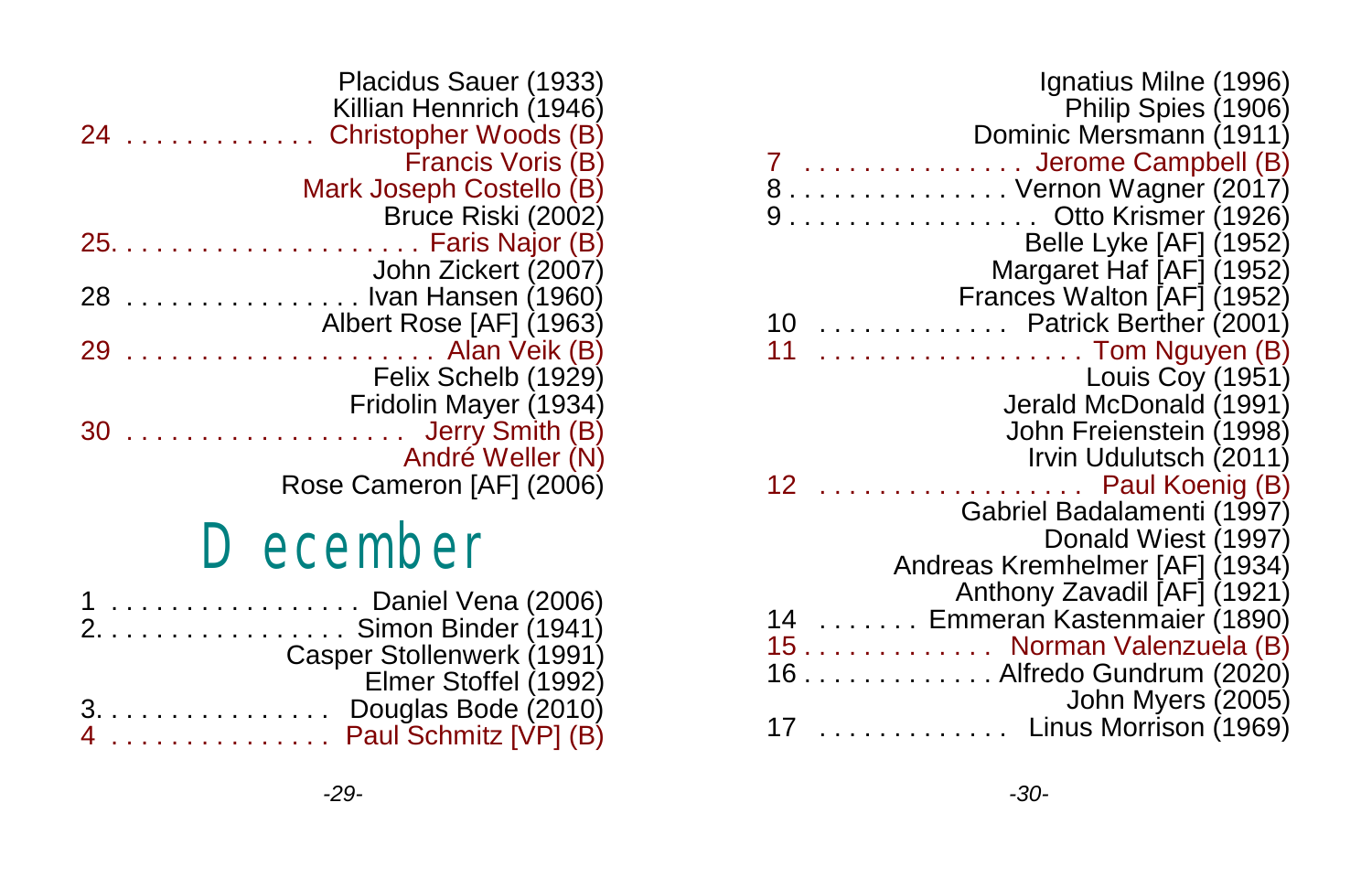| A. Wischerth [AF] (1923)<br>Chrysostom Stappers (1919)<br>28<br>Joel Tuller (1997) |  |
|------------------------------------------------------------------------------------|--|
| P. Condon, Jr [AF] (1937)                                                          |  |
| P. Reichling [AF] (1937)                                                           |  |
| Brian Braun (2017)<br>29                                                           |  |
| Seraphin Ritzenhoff (1890)                                                         |  |
| Matthew Holzmiller (1894)                                                          |  |
| Camillus Becker (1936)                                                             |  |
| James McInnis [AF] (1958)<br>30                                                    |  |
| 31<br>Crispin Blesh (1901)                                                         |  |
| Francis Adrian [AF] (1926)                                                         |  |
| Simeon Keogh (2007)                                                                |  |

|    | Mary Dietzen [AF] (1957)    |
|----|-----------------------------|
|    | Joseph Miller [AF] (1957)   |
| 19 | Anthony Weiser (1966)       |
|    | Jogues Constance (2009)     |
|    | P. Condon, Sr. [AF] (1923)  |
|    | Harry John [AF] (1992)      |
| 20 | Vincent Heinekamp (1906)    |
| 21 | .   Cyril Kufner (1929)     |
|    | James Buser (1979)          |
|    |                             |
|    | Arnold Bendowske (1993)     |
| 22 | John Francis Samsa (B)      |
|    | Robert Skeris (1989)        |
| 23 | . Thomas Hill (B)           |
|    | Camillus Gnad (1901)        |
|    | A. Roth [AF] (1929)         |
| 24 | Edward Hagman (N)           |
|    | Xaverius Kralczynski (1876) |
|    | Bartholomew Kestell (1991)  |
|    | Booker Ashe (2000)          |
|    | 25 Benedict Mueller (1949)  |
| 26 | Thomas Gilg (1936)          |
|    | Francis Jansen [AF] (1967)  |
| 27 | George Spies (1915)         |
|    | Cyprian Abler (1969)        |
|    | C. Horsting [AF] (1923)     |
|    |                             |